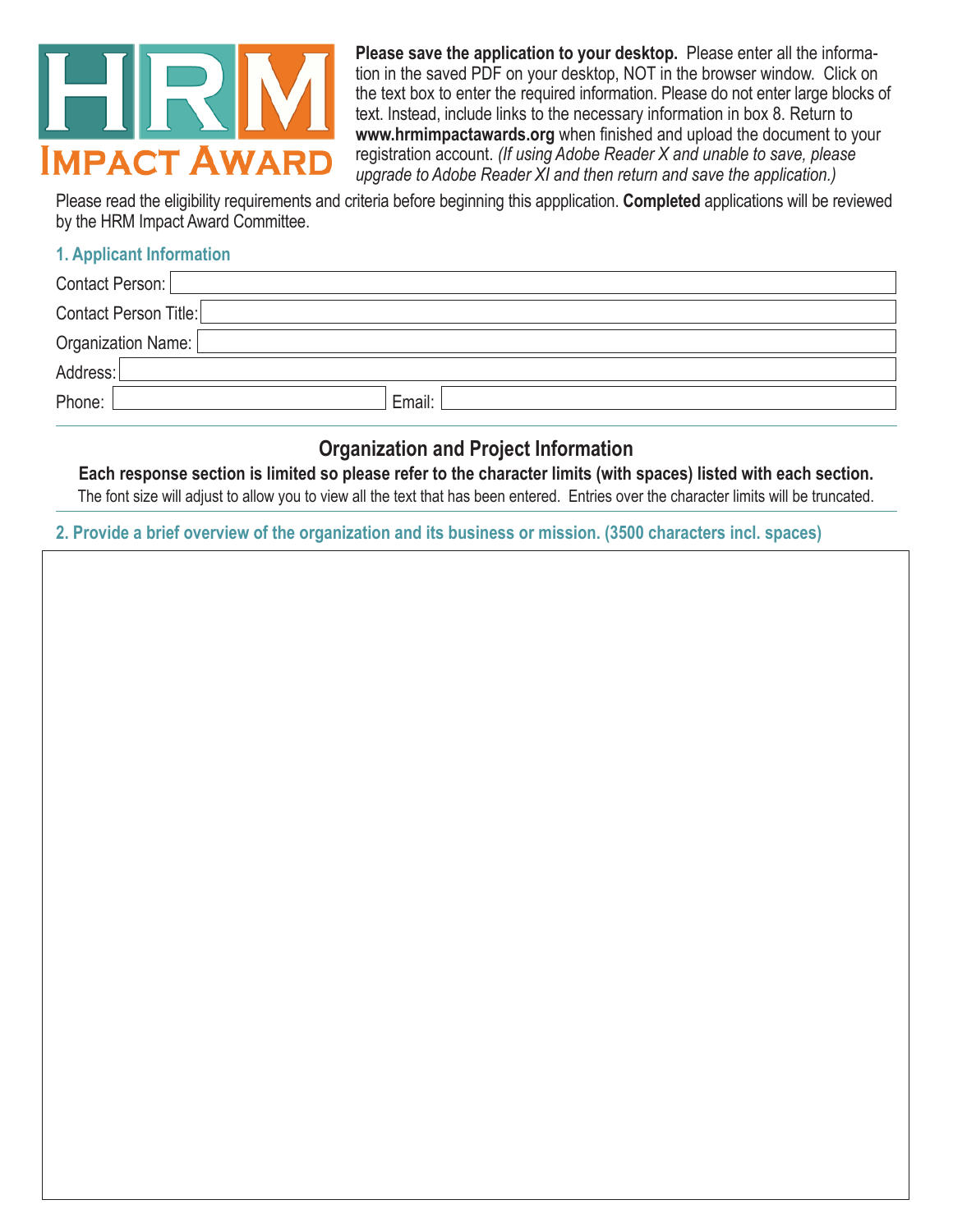**3. Explain the business challenges being addressed. (6000 characters incl. spaces)**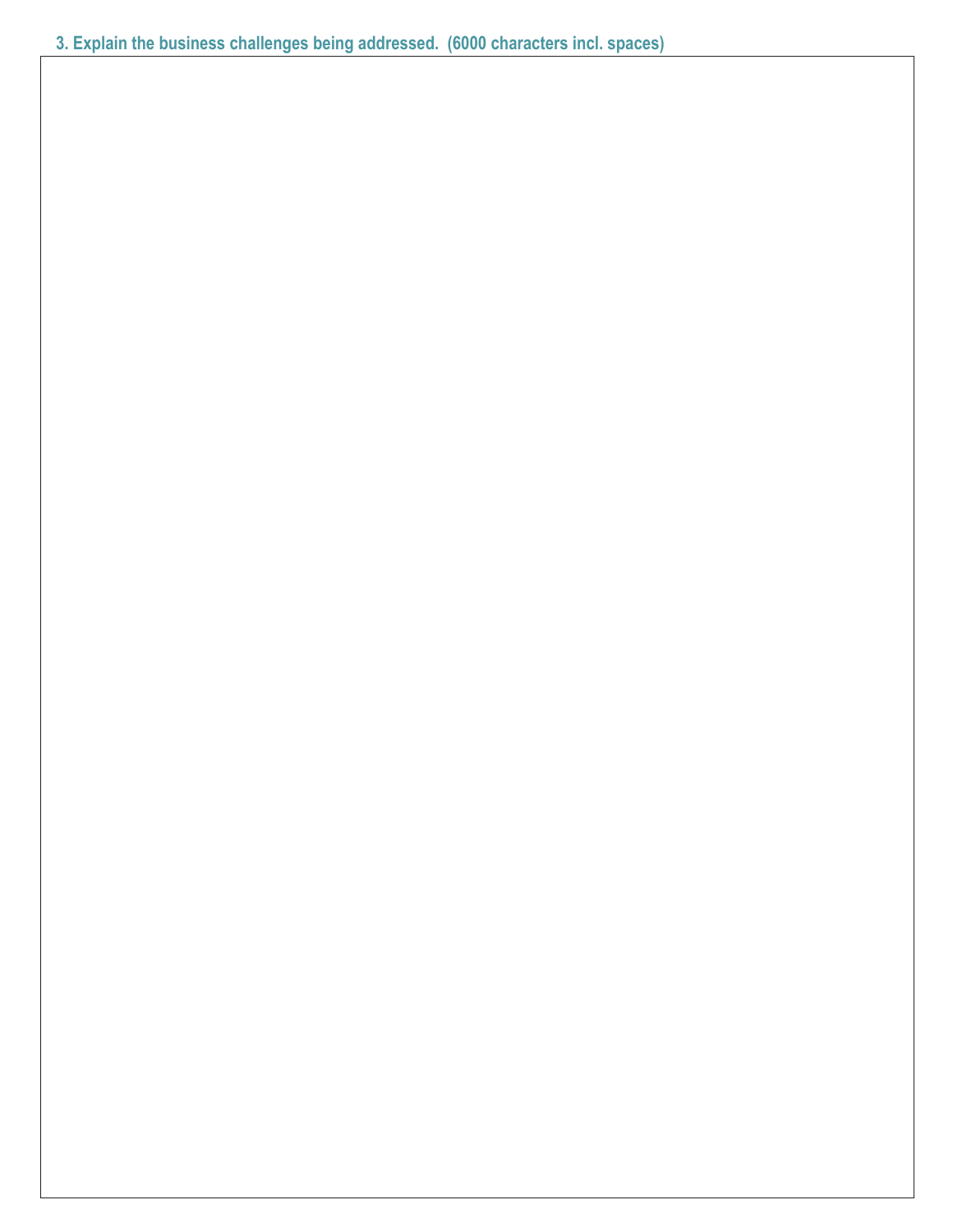**4. Explain the specific HRM practice or initiative being submitted for consideration and how it was developed and implemented. Provide timeframe & location of development or implementation of practice or initiative (within the last 5 years). (6000 characters incl. spaces)**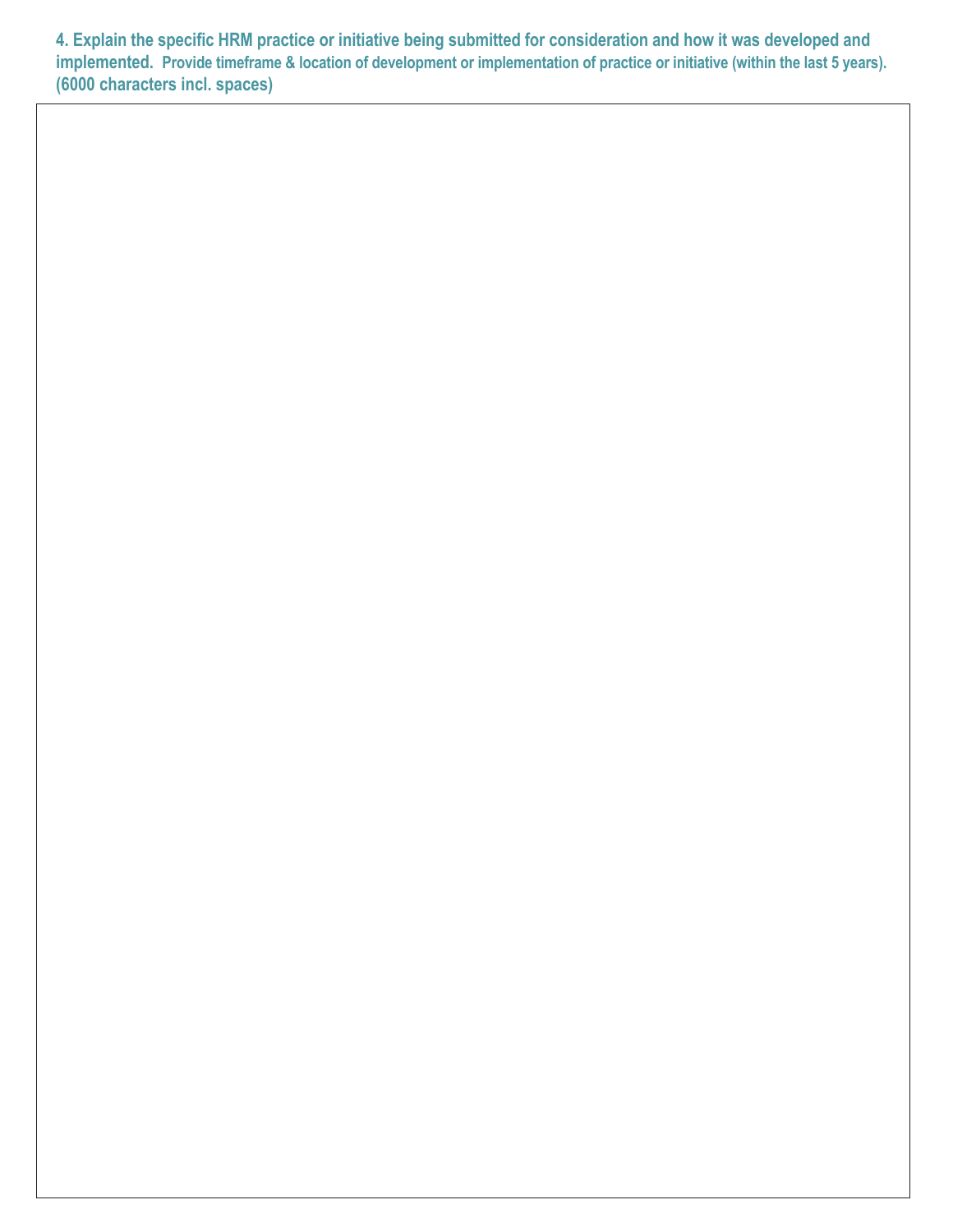**5. Explain the evidentiary basis for this initiative or practice (e.g. theoretical framework, research studies, methodology for developing the practice, etc.). (6000 characters incl. spaces)**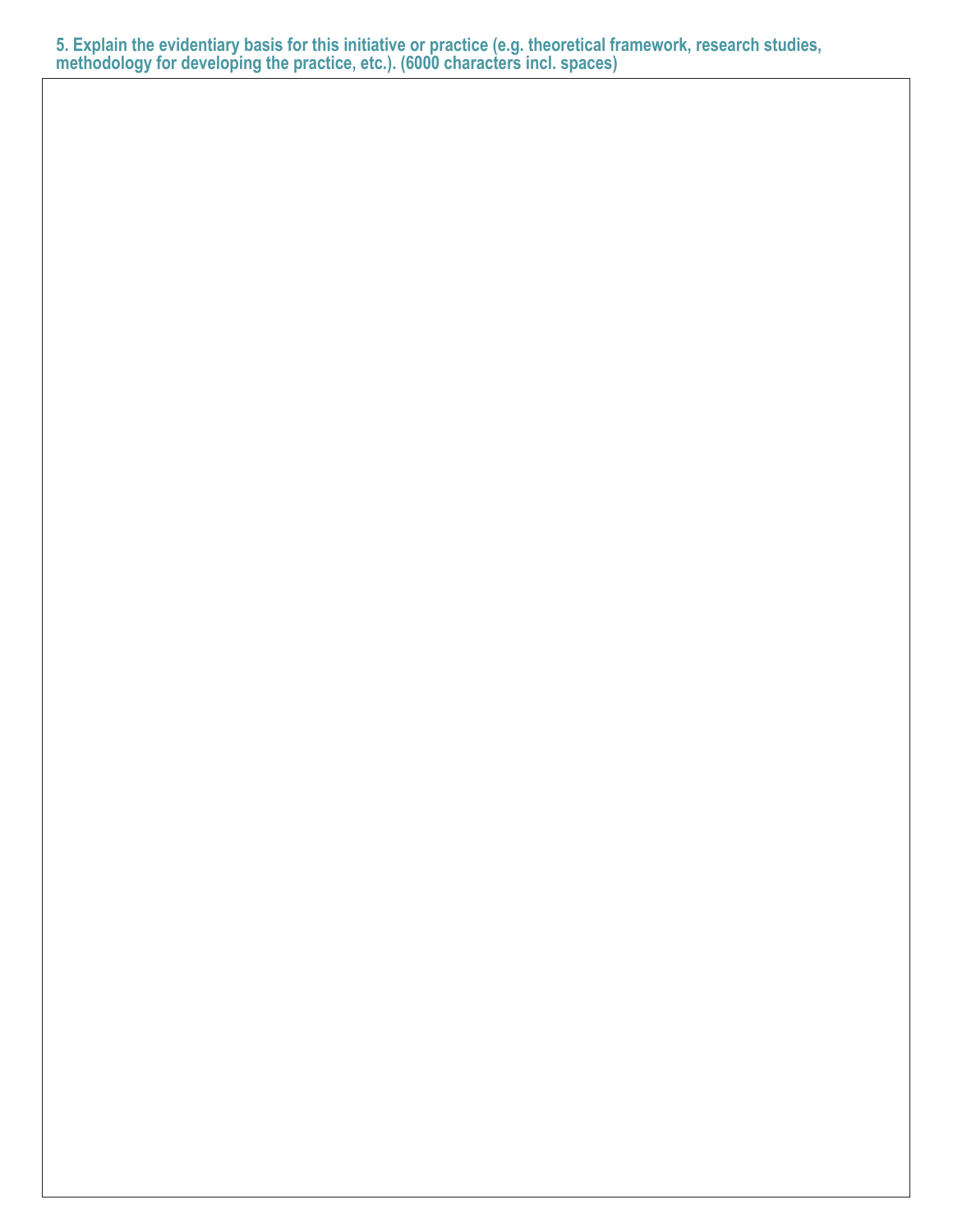**6. Provide evidence regarding the success and magnitude of the impact the practice or initiative has had on (a) finances/operations, (b) people, and (c) science. (6000 characters incl. spaces)**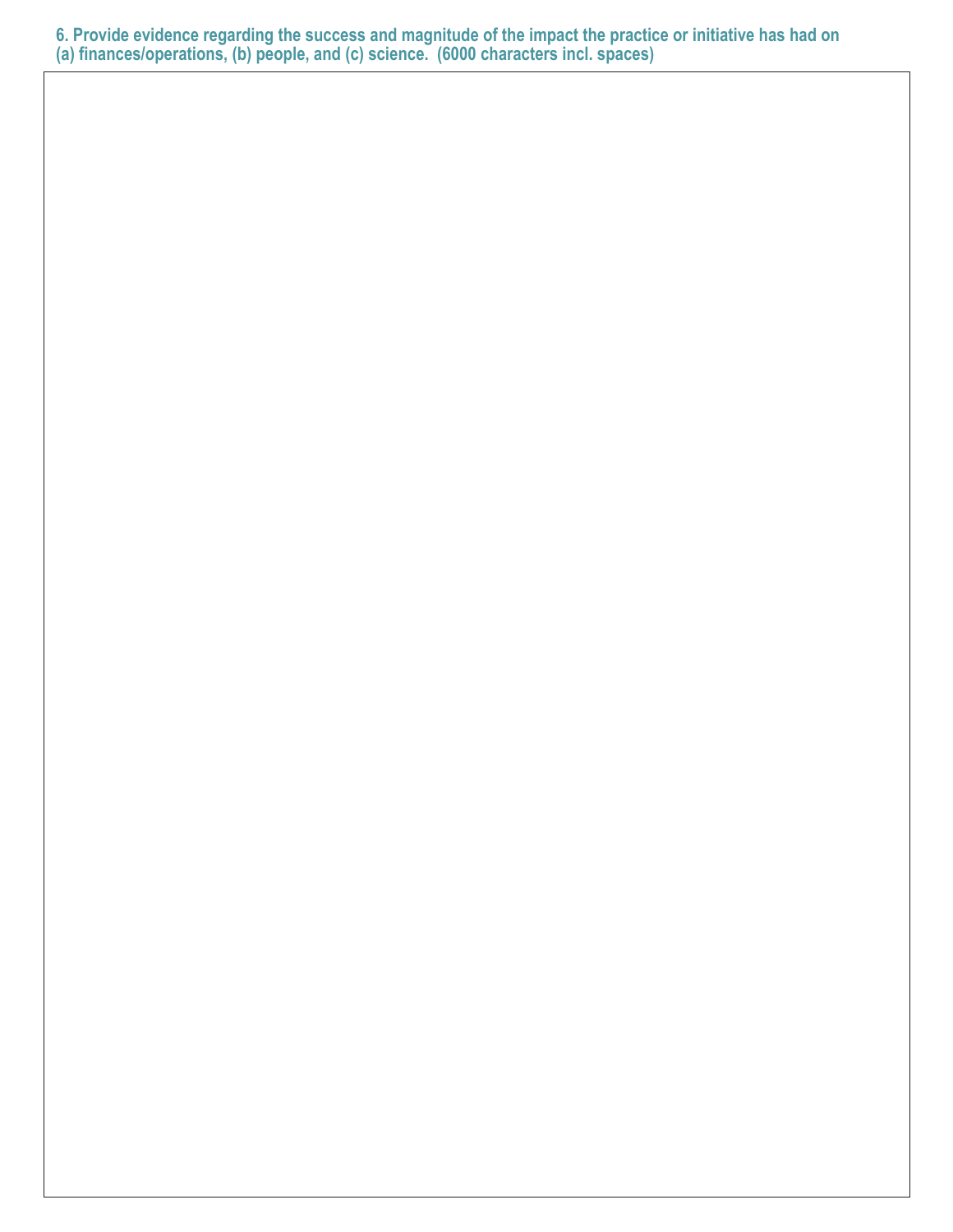**7. Please provide any additional information you feel is relevant to the award. (6000 characters incl. spaces)**